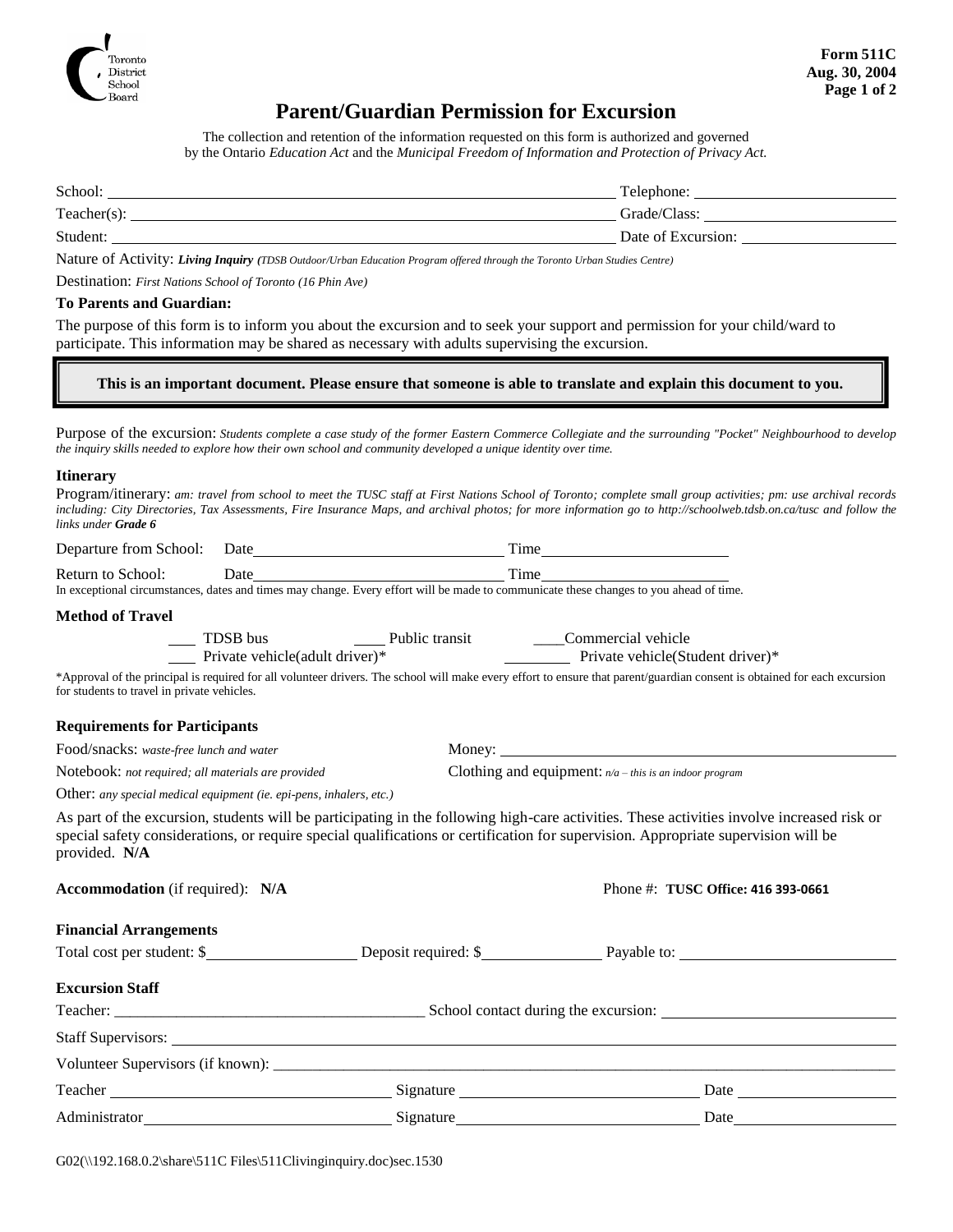

### **Please sign in either the YES or the NO box and return this form to the teacher by:\_\_\_\_\_\_\_\_\_\_\_\_\_\_\_\_\_\_\_\_\_\_\_\_\_\_\_\_\_\_\_**

| in the excursion to:                                                                                                                                                                                                                                                                                                                                                                  |      |  |  |  |  |
|---------------------------------------------------------------------------------------------------------------------------------------------------------------------------------------------------------------------------------------------------------------------------------------------------------------------------------------------------------------------------------------|------|--|--|--|--|
| Living Inquiry (through the Toronto Urban Studies Centre) on (date) ________________________________                                                                                                                                                                                                                                                                                  |      |  |  |  |  |
| Emergency Contact: Contact: Emergency Phone Number:                                                                                                                                                                                                                                                                                                                                   |      |  |  |  |  |
| I/we give permission for my/our child/ward to be transported in a private vehicle (adult driver) ____, private vehicle<br>(student driver) who has been authorized by the principal.                                                                                                                                                                                                  |      |  |  |  |  |
|                                                                                                                                                                                                                                                                                                                                                                                       |      |  |  |  |  |
| Is there any change in medical information or a medical reason why your child should not participate in the activity, or which may                                                                                                                                                                                                                                                    |      |  |  |  |  |
|                                                                                                                                                                                                                                                                                                                                                                                       |      |  |  |  |  |
| Should it become necessary for my/our child/ward to have medical care, I/we hereby give the teacher permission to use her/his best<br>judgment in obtaining the best of such service for my/our child/ward. I/we understand that any cost will be my/our responsibility. I/we<br>also understand that in the event of illness or accident, I/we will be notified as soon as possible. |      |  |  |  |  |
| Name of Parent/Guardian<br>(printed name of parent/guardian)                                                                                                                                                                                                                                                                                                                          |      |  |  |  |  |
| Signature of Parent/Guardian Superior Code and Superior Code and Superior Code and Superior Code and Superior Code and Superior Code and Superior Code and Superior Code and Superior Code and Superior Code and Superior Code                                                                                                                                                        |      |  |  |  |  |
| (or student, if 18 years old or older)<br>For students 18 years old or older, it is strongly recommended that the parent/guardian also sign this form.                                                                                                                                                                                                                                |      |  |  |  |  |
| I wish to volunteer on this trip:<br>$Yes$ No $No$                                                                                                                                                                                                                                                                                                                                    |      |  |  |  |  |
| Signature of Parent/Guardian<br>Today's date:<br>(or student, if 18 years old or older)                                                                                                                                                                                                                                                                                               |      |  |  |  |  |
|                                                                                                                                                                                                                                                                                                                                                                                       |      |  |  |  |  |
|                                                                                                                                                                                                                                                                                                                                                                                       |      |  |  |  |  |
|                                                                                                                                                                                                                                                                                                                                                                                       | , to |  |  |  |  |
| participate in the excursion to Living Inquiry (through the Toronto Urban Studies Centre)<br>on                                                                                                                                                                                                                                                                                       |      |  |  |  |  |
| (date) and the contract of the contract of the contract of the contract of the contract of the contract of the contract of the contract of the contract of the contract of the contract of the contract of the contract of the                                                                                                                                                        |      |  |  |  |  |
|                                                                                                                                                                                                                                                                                                                                                                                       |      |  |  |  |  |
| (printed name of parent/guardian)                                                                                                                                                                                                                                                                                                                                                     |      |  |  |  |  |
| (or student, if 18 years old or older)                                                                                                                                                                                                                                                                                                                                                |      |  |  |  |  |
| G02(\\192.168.0.2\share\511C Files\511Clivinginquiry.doc)sec.1530                                                                                                                                                                                                                                                                                                                     |      |  |  |  |  |